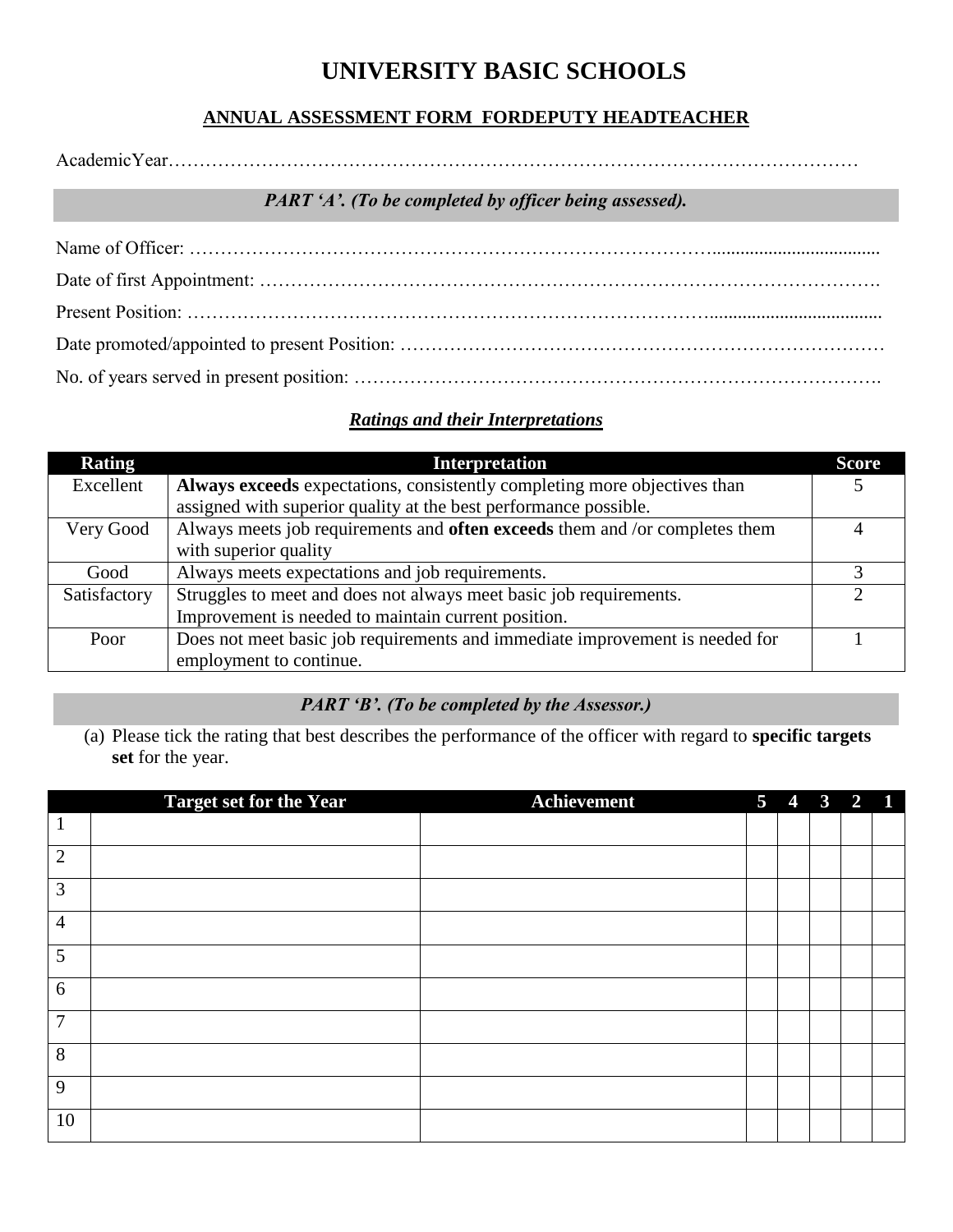#### **1. MANAGEMENT**

|                | <b>CRITERIA</b>                                                                      |  | $5 \t4 \t3 \t2 \t1$ |  |
|----------------|--------------------------------------------------------------------------------------|--|---------------------|--|
| a.             | Addresses issues in a timely manner                                                  |  |                     |  |
| b.             | Manages fiscal and physical resources of the school responsibly and efficiently      |  |                     |  |
| $\mathbf{c}$ . | Shows commitment to professional development of staff                                |  |                     |  |
| d.             | Capitalizes on expertise and resources in the University community to enhance school |  |                     |  |
|                | growth and performance                                                               |  |                     |  |

# **2. LEADERSHIP AND DIRECTION**

|              | <b>CRITERIA</b>                                          |  |  |  |
|--------------|----------------------------------------------------------|--|--|--|
| a            | Shows initiative and requires no prompting               |  |  |  |
| $\mathbf b$  | Has control of subordinate staff and inspires confidence |  |  |  |
| $\mathbf{C}$ | Insists on high standards of work and results            |  |  |  |
| d            | Delegates effectively and follows up to achieve results  |  |  |  |
| e            | Evaluates staff and provides coaching for improvement    |  |  |  |
|              | Sets and provides direction to achieve challenging goals |  |  |  |
| g            | Promotes high expectations for teaching and learning     |  |  |  |
| $\mathbf h$  | Recognizes and celebrates accomplishments of staff       |  |  |  |
|              | Keen to learn and adopt best practices from elsewhere    |  |  |  |
|              | Abreast with educational innovations                     |  |  |  |

## **3. WORK PERFORMANCE AND ATTITUDE TO WORK**

|                | <b>CRITERIA</b>                                                 |  | 5 4 3 2 1 |  |
|----------------|-----------------------------------------------------------------|--|-----------|--|
| a.             | Consistently attains set targets                                |  |           |  |
| b.             | Knowledgeable about work e.g. ability to stand-in for a teacher |  |           |  |
| $\mathbf{c}$ . | Attends work regularly and stays at post                        |  |           |  |

# **4. RELATIONSHIPS AND CO-OPERATION**

| <b>CRITERIA</b>                                              |  | $5\quad 4\quad 3\quad 2\quad 1$ |  |
|--------------------------------------------------------------|--|---------------------------------|--|
| Gets on well with all categories of staff                    |  |                                 |  |
| b   Is easily accessible and approachable to pupils/students |  |                                 |  |
| $\epsilon$   Polite and helpful to parents and visitors      |  |                                 |  |

# **SUMMARY OF SCORES**

| NO.                         |                                      | <b>SCORE</b> |
|-----------------------------|--------------------------------------|--------------|
|                             | <b>MANAGEMENT</b>                    |              |
| $\mathcal{D}_{\mathcal{A}}$ | <b>LEADERSHIP AND DIRECTION</b>      |              |
| 3                           | PERFORMANCE AND ATTITUDE TO WORK     |              |
| 4                           | <b>RELATIONSHIP AND CO-OPERATION</b> |              |
|                             |                                      |              |
|                             | <b>OVERALL SCORE</b>                 |              |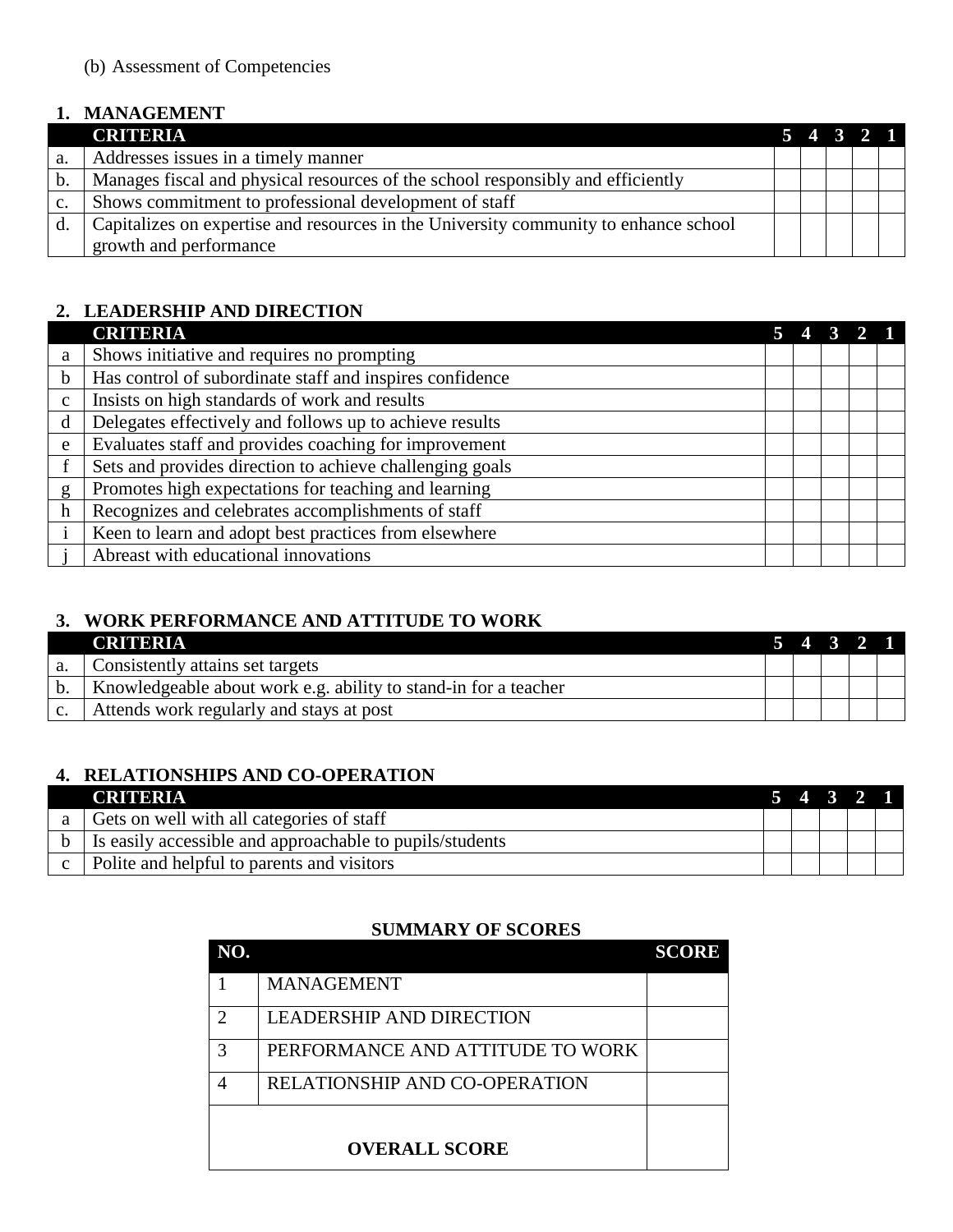#### **INTERPRETATION OF SCORES**

| Excellent | <b>Very Good</b> | <b>Satisfactory</b> | Poor     |
|-----------|------------------|---------------------|----------|
| 130-150   | 100-129          | 70-99               | Below 70 |

#### **TRAINING AND DEVELOPMENT NEEDS (Assessor to Comment**)

i. With reference to the job description/key tasks, what competencies /skills does the employee lack?

……………………………………………………………………………………………………………………… ……………………………………………………………………………………………………………………… ……………………………………………………………………………………………………………………… ……………………………………………………………………………………………………………………… ……………………………………………………………………………………………………………………… ………………………………………………………………………………………………………………………

ii. What specific training would you recommend to enable him/her acquire the competencies needed?

……………………………………………………………………………………………………………………… ……………………………………………………………………………………………………………………… ……………………………………………………………………………………………………………………… ……………………………………………………………………………………………………………………… ……………………………………………………………………………………………………………………… ………………………………………………………………………………………………………………………

#### **ANY OTHER COMMENTS (Please feel free to use extra sheets):**

| Name of Appraiser | <b>Signature of Appraiser</b> |
|-------------------|-------------------------------|
|                   | Date                          |